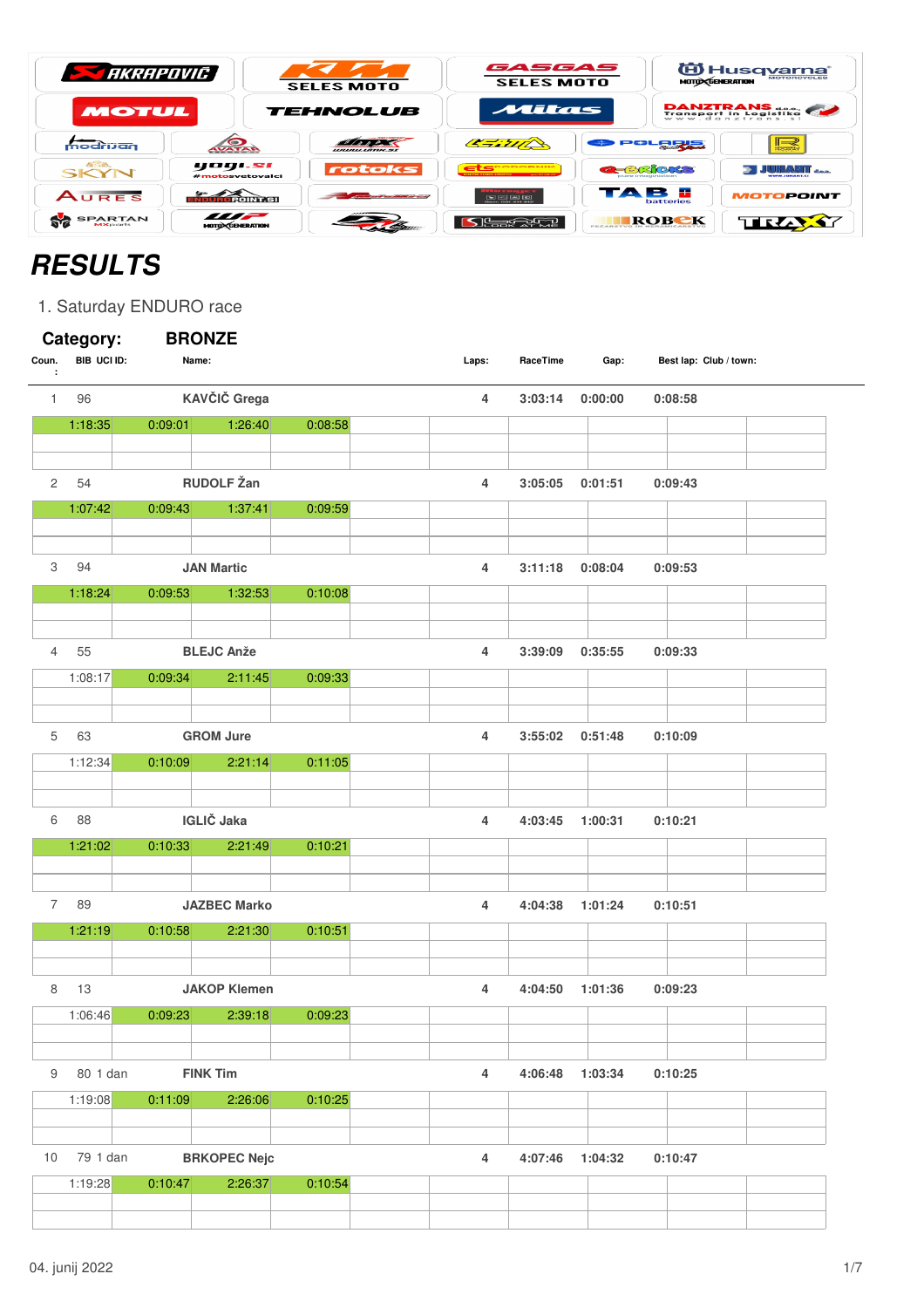| 11                            | 77          |         | <b>SEDŽEK Matic</b>     |         |         | $\overline{4}$ | 4:10:50  | 1:07:36 | 0:11:10                |
|-------------------------------|-------------|---------|-------------------------|---------|---------|----------------|----------|---------|------------------------|
|                               | 1:31:01     | 0:11:20 | 2:17:19                 | 0:11:10 |         |                |          |         |                        |
|                               |             |         |                         |         |         |                |          |         |                        |
| 12                            | 57          |         | <b>HORVAT Leon</b>      |         |         | $\overline{4}$ | 4:11:03  | 1:07:49 | 0:10:34                |
|                               | 1:11:16     | 0:14:31 | 2:34:42                 | 0:10:34 |         |                |          |         |                        |
|                               |             |         |                         |         |         |                |          |         |                        |
|                               |             |         |                         |         |         |                |          |         |                        |
| 13                            | 78          |         | <b>JURIĆ Mario</b>      |         |         | $\overline{4}$ | 4:11:24  | 1:08:10 | 0:11:08                |
|                               | 1:31:17     | 0:11:08 | 2:17:34                 | 0:11:25 |         |                |          |         |                        |
|                               |             |         |                         |         |         |                |          |         |                        |
| 14                            | 61 1 dan    |         | <b>LEONI Marco</b>      |         |         | $\overline{2}$ | 1:43:05  | $-2$    | 0:10:15                |
|                               |             |         |                         |         |         |                |          |         |                        |
|                               | 1:32:50     | 0:10:15 |                         |         |         |                |          |         |                        |
|                               |             |         |                         |         |         |                |          |         |                        |
| <b>DNS</b>                    | 72          |         | <b>MODRIJAN Jernej</b>  |         |         |                |          |         |                        |
|                               | 6:04:18     |         |                         |         |         |                |          |         |                        |
|                               |             |         |                         |         |         |                |          |         |                        |
|                               |             |         |                         |         |         |                |          |         |                        |
|                               | Category:   |         | <b>SILVER</b>           |         |         |                |          |         |                        |
| Coun.<br>$\ddot{\phantom{a}}$ | BIB UCI ID: |         | Name:                   |         |         | Laps:          | RaceTime | Gap:    | Best lap: Club / town: |
| $\mathbf{1}$                  | 56          |         | SOKLIČ Januš            |         |         | 6              | 3:57:32  | 0:00:00 | 0:08:48                |
|                               | 1:02:15     | 0:08:51 | 1:08:43                 | 0:08:48 | 1:20:06 | 0:08:49        |          |         |                        |
|                               |             |         |                         |         |         |                |          |         |                        |
|                               |             |         |                         |         |         |                |          |         |                        |
| 2                             | 58          |         | <b>JUNC Anže</b>        |         |         | $\bf 6$        | 4:15:53  | 0:18:21 | 0:09:11                |
|                               | 1:03:36     | 0:09:11 | 1:19:52                 | 0:09:15 | 1:24:34 | 0:09:25        |          |         |                        |
|                               |             |         |                         |         |         |                |          |         |                        |
| 3                             | 15          |         | <b>GUTMACHER Aleš</b>   |         |         | 6              | 4:17:41  | 0:20:09 | 0:08:37                |
|                               | 0:58:58     | 0:08:37 | 1:20:54                 | 0:08:40 | 1:31:50 | 0:08:42        |          |         |                        |
|                               |             |         |                         |         |         |                |          |         |                        |
|                               |             |         |                         |         |         |                |          |         |                        |
| 4                             | 53          |         | SMOLIČ Boštjan          |         |         | 6              | 4:26:11  | 0:28:39 | 0:08:21                |
|                               | 1:04:27     | 0:08:21 | 1:22:09                 | 0:08:28 | 1:34:18 | 0:08:28        |          |         |                        |
|                               |             |         |                         |         |         |                |          |         |                        |
| 5                             | 52          |         | <b>ŽUPAN Simon</b>      |         |         | 6              | 4:27:32  | 0:30:00 | 0:08:24                |
|                               | 1:00:09     | 0:08:58 | 1:27:25                 | 0:08:24 | 1:33:42 | 0:08:54        |          |         |                        |
|                               |             |         |                         |         |         |                |          |         |                        |
|                               |             |         |                         |         |         |                |          |         |                        |
| 6                             | 14          |         | <b>LIPOVŠEK Simon</b>   |         |         | 6              | 4:31:49  | 0:34:17 | 0:08:44                |
|                               | 1:00:32     | 0:08:53 | 1:47:00                 | 0:08:44 | 1:17:53 | 0:08:47        |          |         |                        |
|                               |             |         |                         |         |         |                |          |         |                        |
| $\overline{7}$                | 68          |         | <b>TOMINIĆ Giovanni</b> |         |         | 6              | 4:33:15  | 0:35:43 | 0:09:30                |
|                               | 1:11:57     | 0:09:30 | 1:19:51                 | 0:09:50 | 1:32:29 | 0:09:38        |          |         |                        |
|                               |             |         |                         |         |         |                |          |         |                        |
|                               |             |         |                         |         |         |                |          |         |                        |
| 8                             | 48          |         | <b>LIPOVNIK Simon</b>   |         |         | 6              | 4:40:59  | 0:43:27 | 0:09:54                |
|                               | 1:05:04     | 0:09:54 | 1:23:37                 | 0:10:06 | 1:42:14 | 0:10:04        |          |         |                        |
|                               |             |         |                         |         |         |                |          |         |                        |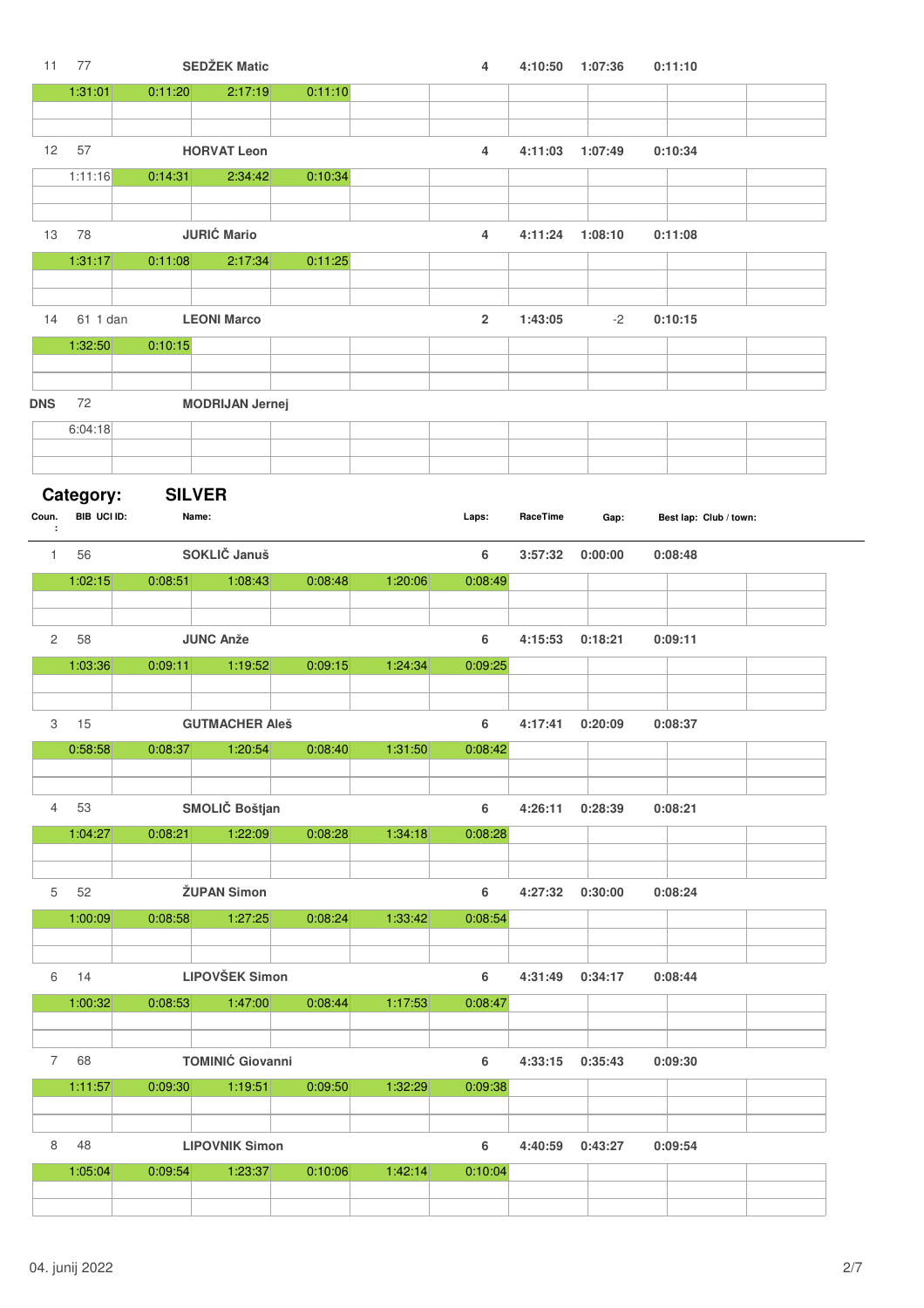| 9                 | 51       |         | KOVAČIČ Miha           |         |         | 6       | 4:54:33 | 0:57:01 | 0:09:17 |  |
|-------------------|----------|---------|------------------------|---------|---------|---------|---------|---------|---------|--|
|                   | 1:18:49  | 0:09:24 | 1:29:20                | 0:09:17 | 1:38:25 | 0:09:18 |         |         |         |  |
|                   |          |         |                        |         |         |         |         |         |         |  |
|                   | 10 102   |         | <b>GORIŠEK Peter</b>   |         |         | 6       | 5:07:31 | 1:09:59 | 0:08:58 |  |
|                   | 1:09:24  | 0:09:07 | 1:43:18                | 0:08:58 | 1:47:39 | 0:09:05 |         |         |         |  |
|                   |          |         |                        |         |         |         |         |         |         |  |
|                   |          |         |                        |         |         |         |         |         |         |  |
| 11                | 91       |         | <b>GOLAVŠEK Matej</b>  |         |         | 6       | 5:13:19 | 1:15:47 | 0:09:14 |  |
|                   | 1:21:56  | 0:09:16 | 1:34:57                | 0:09:14 | 1:48:33 | 0:09:23 |         |         |         |  |
|                   |          |         |                        |         |         |         |         |         |         |  |
| $12 \overline{ }$ | 86 1 dan |         | <b>LUZAR Gregor</b>    |         |         | 6       | 5:13:48 | 1:16:16 | 0:09:24 |  |
|                   | 1:20:32  | 0:09:48 | 1:32:13                | 0:09:24 | 1:52:16 | 0:09:35 |         |         |         |  |
|                   |          |         |                        |         |         |         |         |         |         |  |
| 13                | 70       |         | <b>MAVSAR Nejc</b>     |         |         | 6       | 5:14:08 | 1:16:36 | 0:09:24 |  |
|                   |          |         |                        |         |         |         |         |         |         |  |
|                   | 1:35:48  | 0:09:24 | 1:08:14                | 0:09:39 | 2:01:33 | 0:09:30 |         |         |         |  |
|                   |          |         |                        |         |         |         |         |         |         |  |
| 14                | 75       |         | ČEKADA Nik             |         |         | 6       | 5:15:15 | 1:17:43 | 0:09:13 |  |
|                   | 1:25:13  | 0:09:13 | 1:20:15                | 0:09:22 | 2:01:35 | 0:09:37 |         |         |         |  |
|                   |          |         |                        |         |         |         |         |         |         |  |
| 15                | 90       |         | <b>PRISTOVNIK Uroš</b> |         |         | 6       | 5:16:18 | 1:18:46 | 0:09:16 |  |
|                   | 1:22:08  | 0:09:32 | 1:34:18                | 0:09:16 | 1:51:34 | 0:09:30 |         |         |         |  |
|                   |          |         |                        |         |         |         |         |         |         |  |
|                   |          |         |                        |         |         |         |         |         |         |  |
| 16                | 74       |         | ČUK Kristjan           |         |         | 6       | 5:16:56 | 1:19:24 | 0:09:29 |  |
|                   | 1:25:36  | 0:09:29 | 1:18:51                | 0:09:55 | 2:03:31 | 0:09:34 |         |         |         |  |
|                   |          |         |                        |         |         |         |         |         |         |  |
| 17                | 66       |         | <b>SEDEJ Miha</b>      |         |         | 6       | 5:18:42 | 1:21:10 | 0:08:24 |  |
|                   | 1:07:04  | 0:08:30 | 1:24:40                | 0:08:31 | 2:21:33 | 0:08:24 |         |         |         |  |
|                   |          |         |                        |         |         |         |         |         |         |  |
| 18                | 87 1 dan |         | ŽIBERT Uroš            |         |         | 6       | 5:20:44 | 1:23:12 | 0:09:05 |  |
|                   | 1:20:47  | 0:09:26 | 1:32:45                | 0:09:05 | 1:59:35 | 0:09:06 |         |         |         |  |
|                   |          |         |                        |         |         |         |         |         |         |  |
|                   |          |         |                        |         |         |         |         |         |         |  |
| 19                | 76 1 dan |         | <b>HVALA Martin</b>    |         |         | 6       | 5:22:19 | 1:24:47 | 0:10:08 |  |
|                   | 1:13:13  | 0:10:08 | 1:28:21                | 0:10:13 | 2:09:53 | 0:10:31 |         |         |         |  |
|                   |          |         |                        |         |         |         |         |         |         |  |
| 20                | 73       |         | <b>NAGODE Rok</b>      |         |         | 6       | 5:22:29 | 1:24:57 | 0:09:07 |  |
|                   | 1:26:00  | 0:09:15 | 1:32:03                | 0:09:08 | 1:56:56 | 0:09:07 |         |         |         |  |
|                   |          |         |                        |         |         |         |         |         |         |  |
|                   |          |         |                        |         |         |         |         |         |         |  |
| 21                | 71       |         | <b>NAGODE Žan</b>      |         |         | 6       | 5:23:40 | 1:26:08 | 0:09:26 |  |
|                   | 1:26:30  | 0:09:34 | 1:31:45                | 0:09:26 | 1:56:56 | 0:09:29 |         |         |         |  |
|                   |          |         |                        |         |         |         |         |         |         |  |
| 22                | 49       |         | <b>KOVJANIČ Sašo</b>   |         |         | 6       | 5:26:52 | 1:29:20 | 0:09:18 |  |
|                   |          |         |                        |         | 2:16:10 | 0:09:18 |         |         |         |  |
|                   | 1:05:24  | 0:09:18 | 1:37:16                | 0:09:26 |         |         |         |         |         |  |
|                   |          |         |                        |         |         |         |         |         |         |  |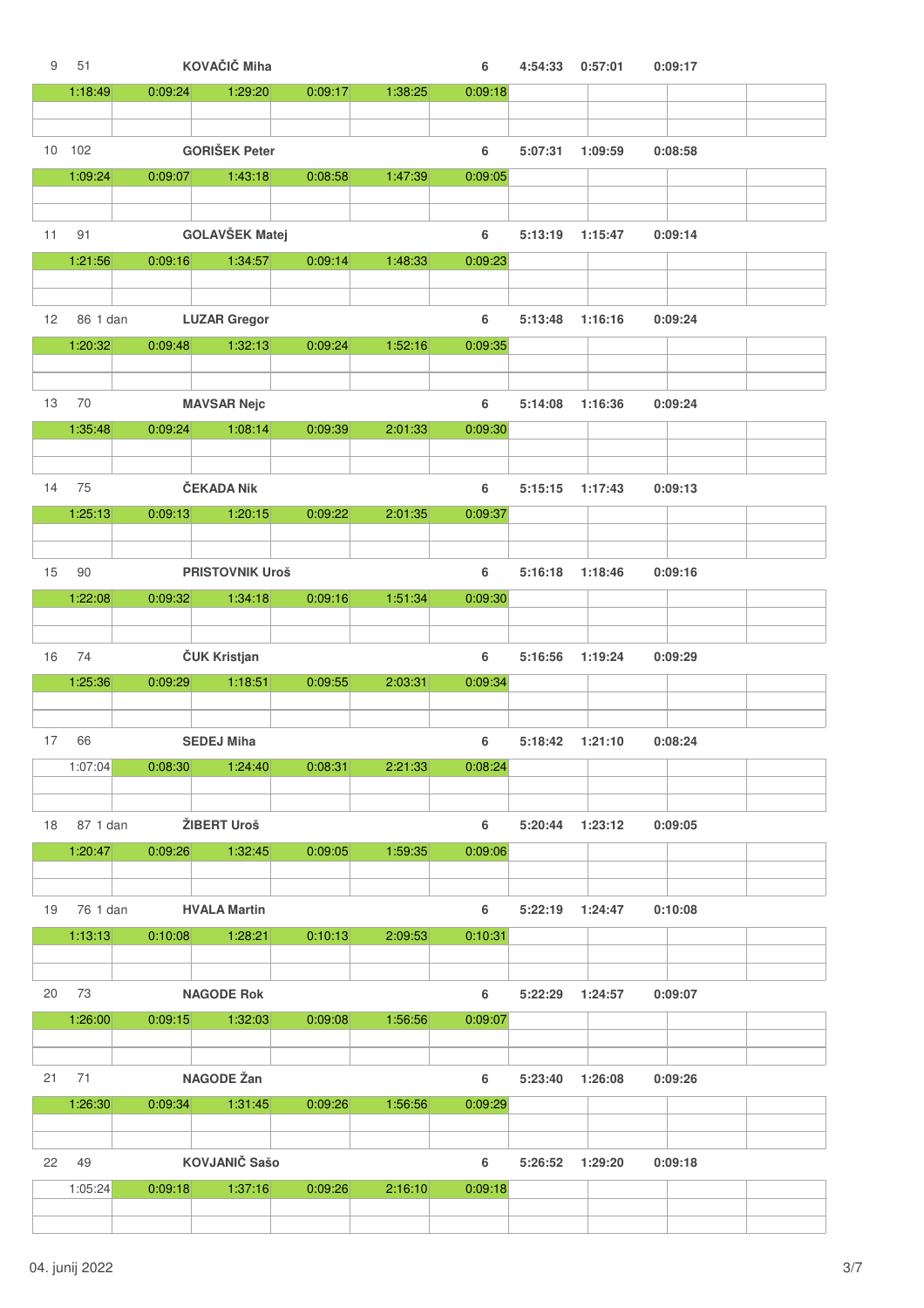|                | 23 100      |                   | <b>SLANIČ Davorin</b>  |         |         | 6       |          | 5:30:44 1:33:12 | 0:10:44                |  |
|----------------|-------------|-------------------|------------------------|---------|---------|---------|----------|-----------------|------------------------|--|
|                | 1:22:47     | 0:10:44           | 1:27:29                | 0:10:59 | 2:07:45 | 0:11:00 |          |                 |                        |  |
|                |             |                   |                        |         |         |         |          |                 |                        |  |
| 24             | 47          |                   | ŠVARC Boštjan          |         |         | 6       | 5:35:07  | 1:37:35         | 0:09:40                |  |
|                | 1:00:54     | 0:09:47           | 1:42:08                | 0:09:51 | 2:22:47 | 0:09:40 |          |                 |                        |  |
|                |             |                   |                        |         |         |         |          |                 |                        |  |
|                |             |                   |                        |         |         |         |          |                 |                        |  |
| 25             | 46          |                   | <b>BEZJAK Aljaž</b>    |         |         | 6       | 5:36:10  | 1:38:38         | 0:08:46                |  |
|                | 0:59:17     | 0:09:17           | 1:42:45                | 0:08:46 | 2:27:15 | 0:08:50 |          |                 |                        |  |
|                |             |                   |                        |         |         |         |          |                 |                        |  |
| 26             | 50          |                   | <b>HRŽENJAK Jure</b>   |         |         | 6       | 5:37:36  | 1:40:04         | 0:10:25                |  |
|                | 2:10:20     |                   |                        |         | 1:35:10 |         |          |                 |                        |  |
|                |             | 0:10:49           | 1:18:57                | 0:10:25 |         | 0:11:55 |          |                 |                        |  |
|                |             |                   |                        |         |         |         |          |                 |                        |  |
|                | Category:   | <b>50 VETERAN</b> |                        |         |         |         |          |                 |                        |  |
| Coun.          | BIB UCI ID: | Name:             |                        |         |         | Laps:   | RaceTime | Gap:            | Best lap: Club / town: |  |
| ÷              |             |                   |                        |         |         |         |          |                 |                        |  |
| $\mathbf{1}$   | 95          |                   | ŠIMNIC Urban           |         |         | 6       | 4:10:54  | 0:00:00         | 0:10:02                |  |
|                | 1:13:29     | 0:10:02           | 1:17:26                | 0:10:13 | 1:09:41 | 0:10:03 |          |                 |                        |  |
|                |             |                   |                        |         |         |         |          |                 |                        |  |
| $\overline{c}$ | 81          |                   | <b>PRETNAR Janez</b>   |         |         | 6       | 4:29:39  | 0:18:45         | 0:08:56                |  |
|                | 1:15:34     | 0:08:58           | 1:15:29                | 0:09:01 | 1:31:41 | 0:08:56 |          |                 |                        |  |
|                |             |                   |                        |         |         |         |          |                 |                        |  |
|                |             |                   |                        |         |         |         |          |                 |                        |  |
| 3              | 5           |                   | <b>STERCHI Walter</b>  |         |         | 6       | 4:31:41  | 0:20:47         | 0:09:37                |  |
|                | 1:12:54     | 0:09:40           | 1:22:17                | 0:09:37 | 1:27:25 | 0:09:48 |          |                 |                        |  |
|                |             |                   |                        |         |         |         |          |                 |                        |  |
| $\overline{4}$ | 85          |                   | KRAŠKOVIČ Gregor       |         |         | 6       | 5:20:43  | 1:09:49         | 0:09:44                |  |
|                | 1:24:26     | 0:09:44           | 1:29:54                | 0:09:50 | 1:56:59 | 0:09:50 |          |                 |                        |  |
|                |             |                   |                        |         |         |         |          |                 |                        |  |
|                |             |                   |                        |         |         |         |          |                 |                        |  |
| 5              | 45          |                   | <b>NOVAK David</b>     |         |         | 6       | 5:49:36  | 1:38:42         | 0:09:43                |  |
|                | 1:09:02     | 0:09:45           | 1:06:22                | 0:09:43 | 3:04:38 | 0:10:06 |          |                 |                        |  |
|                |             |                   |                        |         |         |         |          |                 |                        |  |
| 6              | 69          |                   | <b>IPSA Sergio</b>     |         |         | 4       | 2:46:36  | $-2$            | 0:09:33                |  |
|                | 1:07:24     | 0:09:33           | 1:19:55                | 0:09:44 |         |         |          |                 |                        |  |
|                |             |                   |                        |         |         |         |          |                 |                        |  |
|                |             |                   |                        |         |         |         |          |                 |                        |  |
| <b>DNS</b>     | 83          |                   | <b>KLANCNIK Franco</b> |         |         |         |          |                 |                        |  |
|                | 6:04:19     |                   |                        |         |         |         |          |                 |                        |  |
|                |             |                   |                        |         |         |         |          |                 |                        |  |
|                |             |                   |                        |         |         |         |          |                 |                        |  |
|                | Category:   | <b>60 VETERAN</b> |                        |         |         |         |          |                 |                        |  |
| Coun.<br>÷     | BIB UCI ID: | Name:             |                        |         |         | Laps:   | RaceTime | Gap:            | Best lap: Club / town: |  |
| $\mathbf{1}$   | 67          |                   | <b>BEDZELI Nenad</b>   |         |         | 4       | 3:05:04  | 0:00:00         | 0:11:01                |  |
|                | 1:12:16     | 0:11:01           | 1:29:56                | 0:11:51 |         |         |          |                 |                        |  |
|                |             |                   |                        |         |         |         |          |                 |                        |  |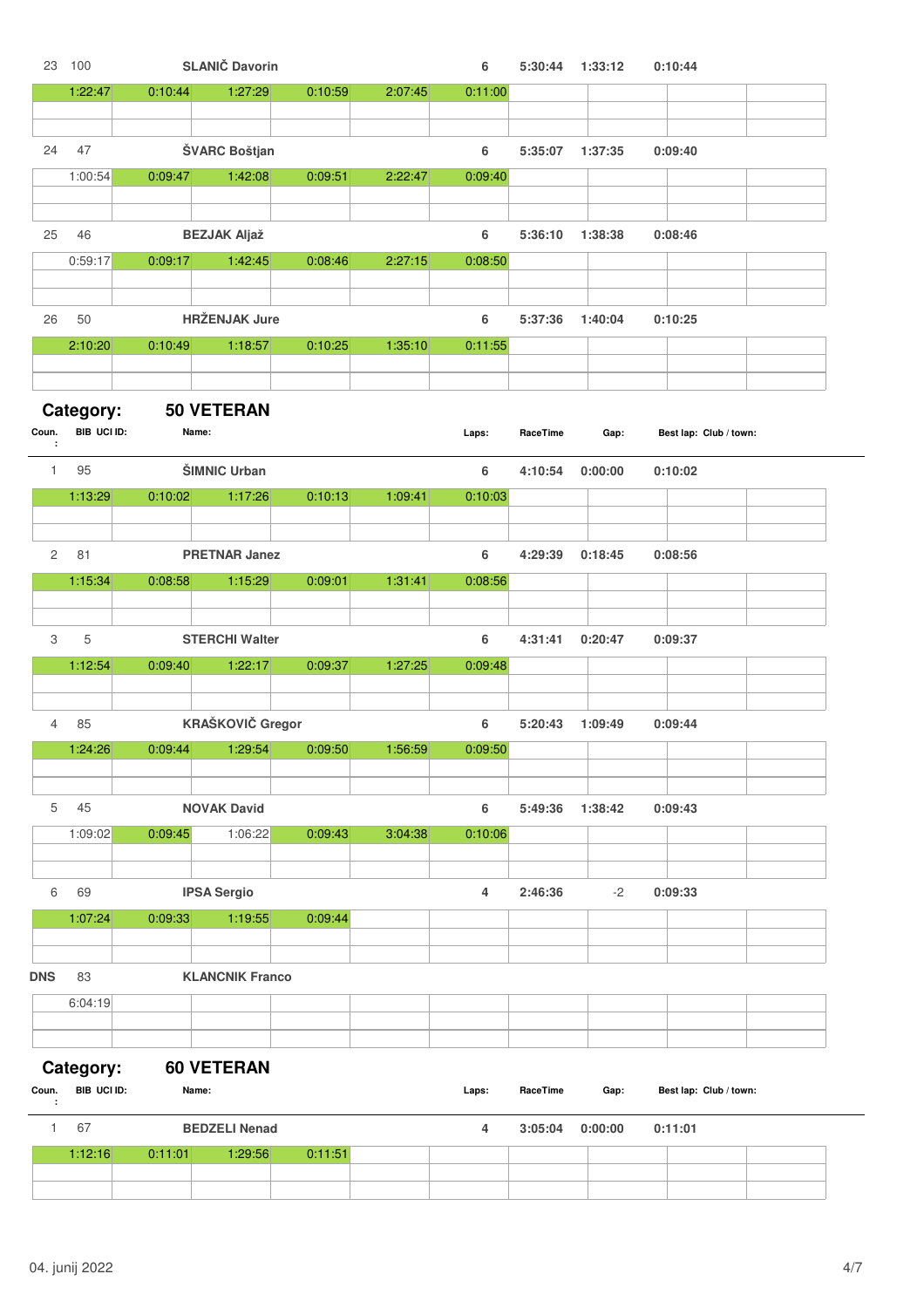| 2            | 62                       |         |                    | <b>KORENIKA Franco</b>     |                             |         | 4              | 3:54:14  | 0:49:10 | 0:10:52                |  |
|--------------|--------------------------|---------|--------------------|----------------------------|-----------------------------|---------|----------------|----------|---------|------------------------|--|
|              | 1:33:10                  | 0:10:52 |                    | 1:59:03                    | 0:11:09                     |         |                |          |         |                        |  |
|              |                          |         |                    |                            |                             |         |                |          |         |                        |  |
|              |                          |         | <b>GOLD 25</b>     |                            |                             |         |                |          |         |                        |  |
| Coun.        | Category:<br>BIB UCI ID: |         | Name:              |                            |                             |         | Laps:          | RaceTime | Gap:    | Best lap: Club / town: |  |
| ÷            | 16                       |         |                    |                            |                             |         |                |          | 0:00:00 |                        |  |
| $\mathbf{1}$ |                          |         | <b>BREJC Bor</b>   |                            |                             |         | 8              | 4:49:04  |         | 0:08:10                |  |
|              | 1:01:26                  | 0:08:10 |                    | 1:02:33                    | 0:08:10                     | 1:04:43 | 0:08:18        | 1:07:25  |         | 0:08:19                |  |
|              |                          |         |                    |                            |                             |         |                |          |         |                        |  |
| 2            | 6                        |         |                    | <b>PODOBNIK Nik</b>        |                             |         | 8              | 4:57:17  | 0:08:13 | 0:08:01                |  |
|              | 0:57:11                  | 0:08:06 |                    | 0:58:28                    | 0:08:01                     | 1:09:20 | 0:08:02        | 1:20:08  |         | 0:08:01                |  |
|              |                          |         |                    |                            |                             |         |                |          |         |                        |  |
| 3            | $\overline{7}$           |         | <b>KRŽIČ Tilen</b> |                            |                             |         | 8              | 5:17:28  | 0:28:24 | 0:07:56                |  |
|              | 0:56:18                  | 0:08:06 |                    | 1:09:34                    | 0:07:58                     | 1:11:53 | 0:07:56        | 1:27:36  |         | 0:08:07                |  |
|              |                          |         |                    |                            |                             |         |                |          |         |                        |  |
|              |                          |         |                    |                            |                             |         |                |          |         |                        |  |
| 4            | $\boldsymbol{9}$         |         |                    | <b>SPENDL Dominic</b>      |                             |         | 8              | 5:30:15  | 0:41:11 | 0:08:07                |  |
|              | 0:57:35                  | 0:08:11 |                    | 1:05:50                    | 0:08:09                     | 1:30:51 | 0:08:07        | 1:23:24  |         | 0:08:08                |  |
|              |                          |         |                    |                            |                             |         |                |          |         |                        |  |
|              | Category:                |         | <b>GOLD 35</b>     |                            |                             |         |                |          |         |                        |  |
| Coun.        | BIB UCI ID:              |         | Name:              |                            |                             |         | Laps:          | RaceTime | Gap:    | Best lap: Club / town: |  |
| ÷            |                          |         |                    |                            |                             |         |                |          |         |                        |  |
| $\mathbf{1}$ | 8                        |         |                    | <b>KUTNAR Luka</b>         |                             |         | 8              | 4:55:22  | 0:00:00 | 0:07:32                |  |
|              | 0:58:27                  | 0:07:44 |                    | 1:02:48                    | 0:07:43                     | 1:03:23 | 0:07:44        | 1:20:01  |         | 0:07:32                |  |
|              |                          |         |                    |                            |                             |         |                |          |         |                        |  |
| 2            | $\sqrt{2}$               |         |                    |                            | <b>SCHÖSSWENDTER Thomas</b> |         | 8              | 5:05:37  | 0:10:15 | 0:09:31                |  |
|              | 1:02:56                  | 0:09:31 |                    | 1:07:44                    | 0:09:43                     | 1:06:28 | 0:09:44        | 1:09:45  |         | 0:09:46                |  |
|              |                          |         |                    |                            |                             |         |                |          |         |                        |  |
|              |                          |         |                    |                            |                             |         |                |          |         |                        |  |
| З            | 11                       |         |                    | ČERNE Andraž               |                             |         | 8              | 5:29:20  | 0:33:58 | 0:08:11                |  |
|              | 1:04:44                  | 0:08:16 |                    | 1:24:41                    | 0:08:11                     | 1:26:41 | 0:08:18        | 1:00:06  |         | 0:08:23                |  |
|              |                          |         |                    |                            |                             |         |                |          |         |                        |  |
| 4            | 10                       |         |                    | <b>SALBRECHTER Florian</b> |                             |         | $\overline{2}$ | 6:00:00  | -6      | 0:08:19                |  |
|              | 5:51:41                  | 0:08:19 |                    |                            |                             |         |                |          |         |                        |  |
|              |                          |         |                    |                            |                             |         |                |          |         |                        |  |
|              |                          |         |                    |                            |                             |         |                |          |         |                        |  |
|              | Category:                |         |                    | <b>40 VETERAN</b>          |                             |         |                |          |         |                        |  |
| Coun.<br>÷   | BIB UCI ID:              |         | Name:              |                            |                             |         | Laps:          | RaceTime | Gap:    | Best lap: Club / town: |  |
| $\mathbf{1}$ | 64                       |         |                    | <b>KOMPA Andreas</b>       |                             |         | 6              | 3:46:01  | 0:00:00 | 0:09:40                |  |
|              |                          |         |                    |                            |                             |         |                |          |         |                        |  |
|              | 1:06:03                  | 0:09:40 |                    | 1:05:56                    | 0:09:52                     | 1:04:02 | 0:10:28        |          |         |                        |  |
|              |                          |         |                    |                            |                             |         |                |          |         |                        |  |
| $\mathbf{2}$ | 17                       |         |                    | <b>JELENC Janez</b>        |                             |         | 6              | 3:58:20  | 0:12:19 | 0:08:46                |  |
|              | 1:02:35                  | 0:08:57 |                    | 1:07:55                    | 0:08:46                     | 1:21:10 | 0:08:57        |          |         |                        |  |
|              |                          |         |                    |                            |                             |         |                |          |         |                        |  |
|              |                          |         |                    |                            |                             |         |                |          |         |                        |  |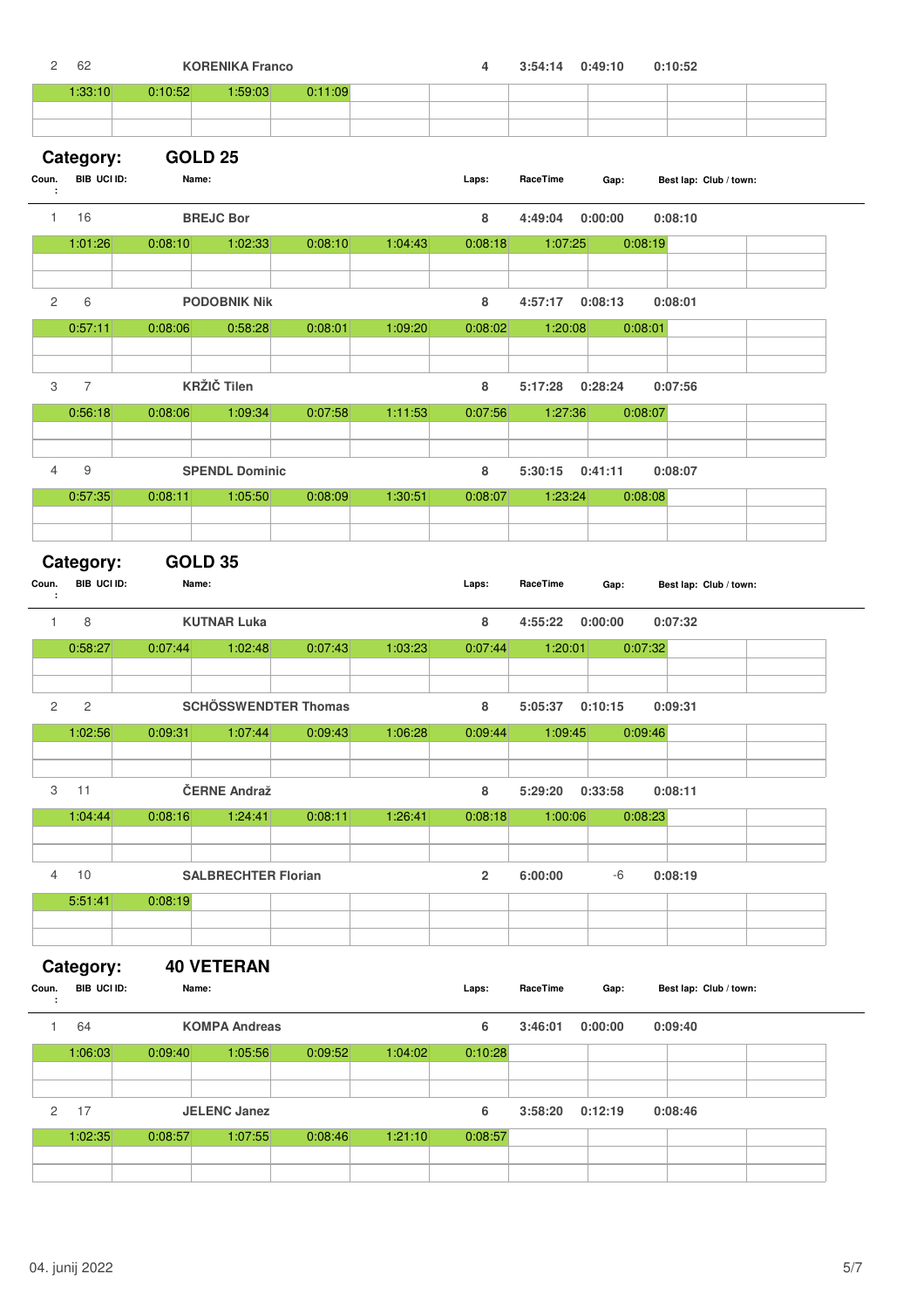| 3              | 65             |         | <b>PODOBNIK Toni</b>     |         |         | 6       | 4:01:03  | 0:15:02 |         | 0:09:37                |  |
|----------------|----------------|---------|--------------------------|---------|---------|---------|----------|---------|---------|------------------------|--|
|                | 1:06:22        | 0:09:38 | 1:02:42                  | 0:09:37 | 1:22:48 | 0:09:56 |          |         |         |                        |  |
|                |                |         |                          |         |         |         |          |         |         |                        |  |
| $\overline{4}$ | 60             |         | <b>GROM-LAP Kristjan</b> |         |         | 6       | 4:14:58  | 0:28:57 |         | 0:09:11                |  |
|                | 1:03:55        | 0:09:11 | 1:20:01                  | 0:09:18 | 1:23:00 | 0:09:33 |          |         |         |                        |  |
|                |                |         |                          |         |         |         |          |         |         |                        |  |
|                |                |         |                          |         |         |         |          |         |         |                        |  |
| 5              | 92             |         | <b>GRIL Aljoša</b>       |         |         | 6       | 4:23:58  | 0:37:57 |         | 0:08:18                |  |
|                | 1:10:30        | 0:08:24 | 1:17:06                  | 0:08:20 | 1:31:20 | 0:08:18 |          |         |         |                        |  |
|                |                |         |                          |         |         |         |          |         |         |                        |  |
| 6              | 82             |         | <b>PENCA Janez</b>       |         |         | 6       | 4:24:31  | 0:38:30 |         | 0:08:22                |  |
|                | 1:10:06        | 0:08:34 | 1:15:43                  | 0:08:24 | 1:33:22 | 0:08:22 |          |         |         |                        |  |
|                |                |         |                          |         |         |         |          |         |         |                        |  |
| 7              | 93             |         | <b>JAN Marko</b>         |         |         | 6       | 4:54:12  | 1:08:11 |         | 0:10:10                |  |
|                | 1:21:34        | 0:10:10 | 1:23:50                  | 0:10:21 | 1:38:07 | 0:10:10 |          |         |         |                        |  |
|                |                |         |                          |         |         |         |          |         |         |                        |  |
|                |                |         |                          |         |         |         |          |         |         |                        |  |
|                | 8 101          |         | PILETIČ Miha             |         |         | 6       | 5:07:09  | 1:21:08 |         | 0:09:28                |  |
|                | 1:10:58        | 0:09:39 | 1:39:18                  | 0:09:33 | 1:48:13 | 0:09:28 |          |         |         |                        |  |
|                |                |         |                          |         |         |         |          |         |         |                        |  |
| 9              | 84             |         | <b>MUHIČ Matej</b>       |         |         | 6       | 5:22:37  | 1:36:36 |         | 0:10:21                |  |
|                | 1:24:04        | 0:10:21 | 1:29:42                  | 0:10:56 | 1:56:07 | 0:11:27 |          |         |         |                        |  |
|                |                |         |                          |         |         |         |          |         |         |                        |  |
|                |                |         |                          |         |         |         |          |         |         |                        |  |
| 10             | 97             |         | <b>VISTER Borut</b>      |         |         | 6       | 5:26:22  | 1:40:21 |         | 0:11:18                |  |
|                | 1:24:50        | 0:11:18 | 1:46:14                  | 0:11:38 | 1:40:48 | 0:11:34 |          |         |         |                        |  |
|                |                |         |                          |         |         |         |          |         |         |                        |  |
| 11             | 44             |         | PAVLIČ Tomislav          |         |         | 6       | 5:26:27  | 1:40:26 |         | 0:09:56                |  |
|                | 1:11:34        | 0:09:56 | 1:19:11                  | 0:10:07 | 2:25:21 | 0:10:18 |          |         |         |                        |  |
|                |                |         |                          |         |         |         |          |         |         |                        |  |
| 12             | 98             |         | <b>DVORŠAK Stanko</b>    |         |         | 6       | 5:29:16  | 1:43:15 |         | 0:09:48                |  |
|                | 1:22:28        | 0:10:13 | 1:19:47                  | 0:09:48 | 2:16:54 | 0:10:06 |          |         |         |                        |  |
|                |                |         |                          |         |         |         |          |         |         |                        |  |
|                |                |         |                          |         |         |         |          |         |         |                        |  |
| 13             | 99             |         | <b>CRNKO Beno</b>        |         |         | 6       | 5:33:05  | 1:47:04 |         | 0:10:42                |  |
|                | 1:23:07        | 0:10:43 | 1:34:24                  | 0:10:52 | 2:03:17 | 0:10:42 |          |         |         |                        |  |
|                |                |         |                          |         |         |         |          |         |         |                        |  |
|                | Category:      |         | <b>GOLD PLUS</b>         |         |         |         |          |         |         |                        |  |
| Coun.          | BIB UCI ID:    |         | Name:                    |         |         | Laps:   | RaceTime | Gap:    |         | Best lap: Club / town: |  |
| ÷              |                |         |                          |         |         |         |          |         |         |                        |  |
| $\mathbf{1}$   | $\overline{4}$ |         | <b>MÜLLER Werner</b>     |         |         | 8       | 4:50:48  | 0:00:00 |         | 0:07:49                |  |
|                | 1:01:57        | 0:07:53 | 0:58:29                  | 0:07:52 | 1:02:55 | 0:07:53 | 1:16:00  |         | 0:07:49 |                        |  |
|                |                |         |                          |         |         |         |          |         |         |                        |  |
| $\overline{2}$ | $\mathbf{1}$   |         | <b>ŠPINDLER Miha</b>     |         |         | 8       | 4:54:39  | 0:03:51 |         | 0:07:36                |  |
|                | 0:58:01        | 0:07:41 | 0:57:40                  | 0:07:41 | 1:09:40 | 0:07:44 | 1:18:36  |         | 0:07:36 |                        |  |
|                |                |         |                          |         |         |         |          |         |         |                        |  |